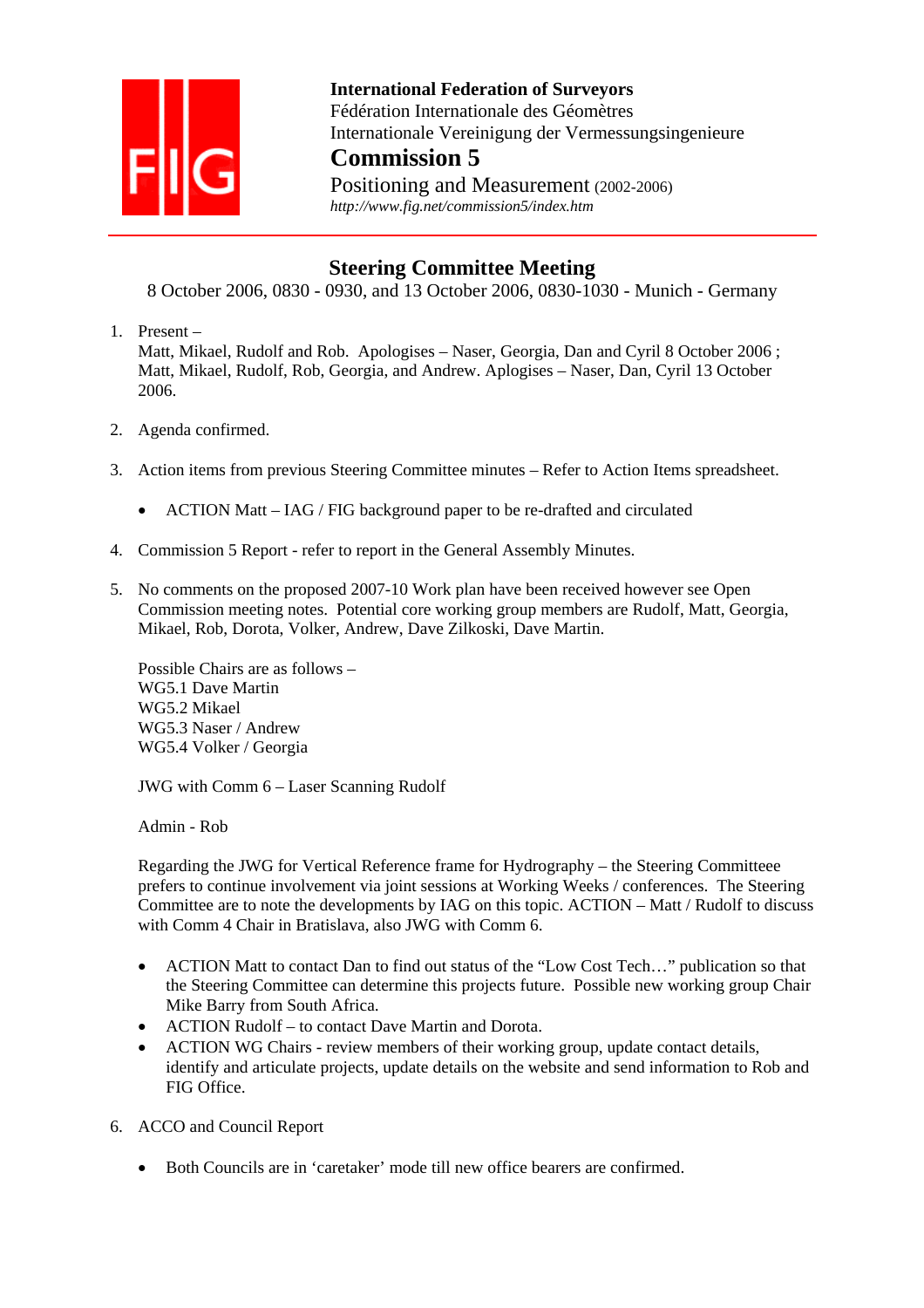- An ACCO meeting in Bratislava has been proposed for 8-9 February 2007 for new ACCO members. Purpose of this meeting is to finalise work plans and be ready for Working Week in Hong Kong.
- At ACCO it was discussed that Commissions consider producing quality publications to promote and articulate the outcomes of the work plan and the projects. There is about \$10- 20k in the budget for such publications.
- In ACCO there was general discussion on FIG Governance Structure and comments to be forwarded to Ken Allred.
- Markku advised that the proposed location for November 2007 Regional Conference is Costa Rica.
- In ACCO there was general discussion on Commissions consider creating joint working groups; Hong Kong Working Week; and General Assembly proceedings.
- 7. FIG Liaisons update and future ;
	- Matt to continue as UN OOSA liaison officer. It has been proposed that Mikael / Georgia liaise with IAG, Dorota – ION (GNSS component).
	- Matt to work with Markku on 'Magellan GPS' to become a FIG Corporate Member.
	- Matt has sent a draft Co-operative Agreement to ION for consideration. ACTION Matt to circulate this document to Steering Committee.
	- Possible new liaisons ISPRS, US NGS (NOOA)
	- AFREF report from Ghana distributed to relevant organisations. ACTION Rudolf to continue with this project and ask Ruth Neilan to provide an update.
- 8. Commission Website
	- ACTION WG Chairs to review / update their websites and use the format of the Reference Frame in Practice website as a template.
	- ACTION Mikael to email 'CanSpace' and IGS of the new Reference Frame in Practice website.
- 9. Munich work program
	- ACTION All to take note of any highlight papers, especially those written by young professionals
	- ACTION Rudolf to note any relevant issues arising out of IAG / FIG forum and incorporate them into 2007-10 Work Plan
	- Possible outcomes / actions from RTK CORs Providers / Users forum a publication outlining the role of FIG as the facilitator of a 'RTK CORS Providers Group'

10. Hong Kong Working Week, May 2007.

- ACTION Rudolf / Matt to get in contact with Esmond Mok to note any Comm 5 issues / hot topics in the region
- ACTION Steering Committee to consider holding another RTK CORs Providers / Users Forum in Hong Kong to follow up any issues resulting from Munich and to also use this forum to engage our countries in the region ie China, India etc active in GNSS activities.
- ACTION All to update and then contact the National delegates or other contacts in the Asia Pacific region and ask them to organise / solicit papers from their respective member associations and to support the Hong Kong Working Week. ACTION – Rob and Rudolf to draft a letter for this purpose.